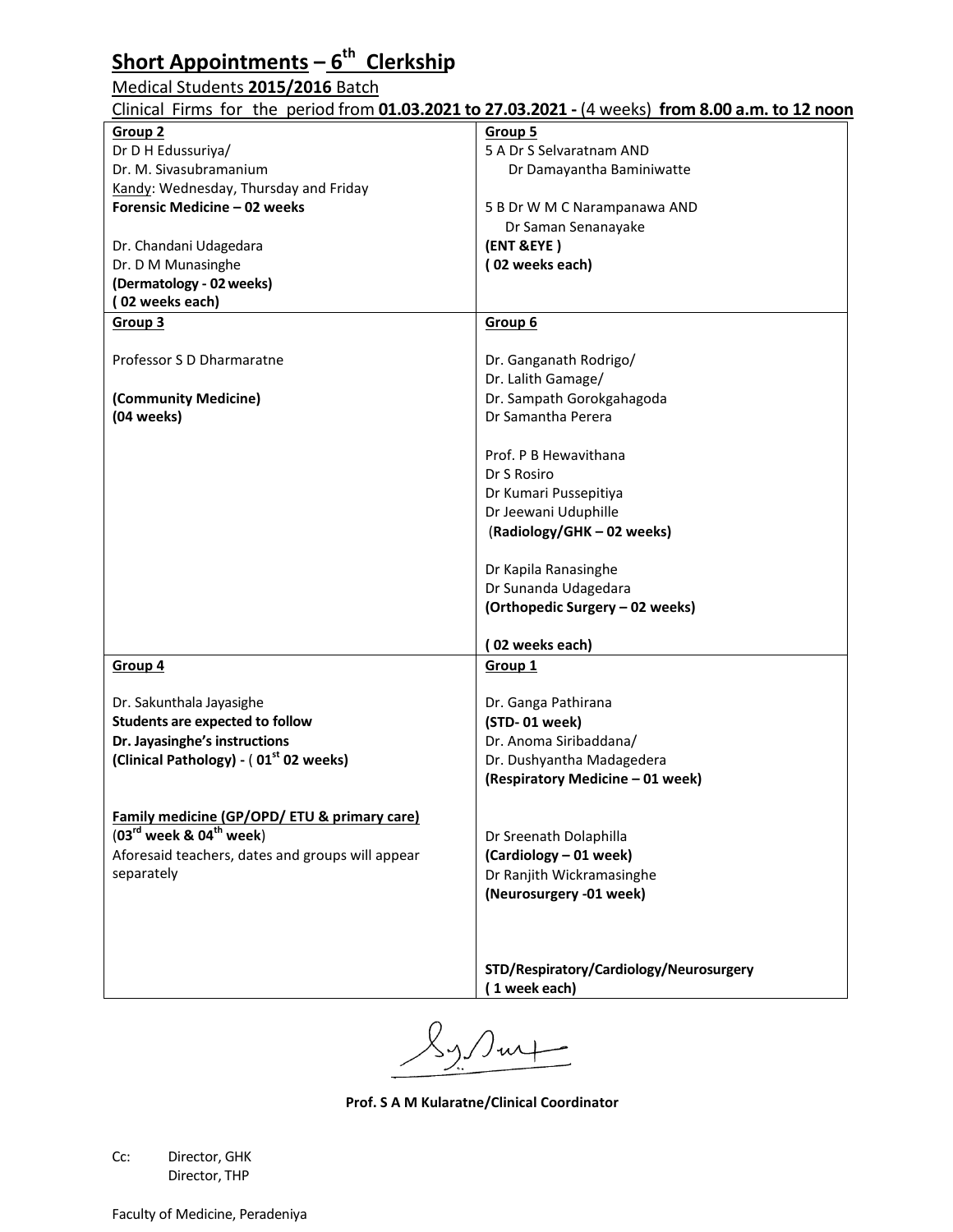#### **2015/16 batch- 6 th Clerkship**

# Short appointment - **Group 01**

| <b>Clinical Groups for Short Appointments -2015/16</b> |                  |                                  |  |
|--------------------------------------------------------|------------------|----------------------------------|--|
| $6th$ appointment -01.03.2021                          |                  |                                  |  |
| N <sub>0</sub>                                         | <b>Enrolment</b> |                                  |  |
|                                                        | No:              | <b>Name</b>                      |  |
| 01                                                     | M/15/144         | Premarathna J.A.V.S., Miss.      |  |
| 02                                                     | M/15/131         | Mohamed Sajath M.M., Mr.         |  |
| 03                                                     | M/15/093         | Karunarathne S.M.D.T., Miss.     |  |
| 04                                                     | M/15/127         | Marasinghe N.G.G.N.L., Mr.       |  |
| 05                                                     | M/15/175         | Sominda H.K.A.S.P., Miss.        |  |
| 06                                                     | M/15/196         | Wickramasinghe H.D.R.Y., Miss.   |  |
| 07                                                     | M/15/108         | Kumara G.P.J., Mr.               |  |
| 08                                                     | M/15/107         | Kumanayaka T.T., Miss.           |  |
| 09                                                     | M/15/037         | Dilhani W.G.G.A., Miss.          |  |
| 10                                                     | M/15/190         | Weerarathna W.M.S., Miss.        |  |
| 11                                                     | M/15/137         | Nimsiya M.M.F., Miss.            |  |
| 12                                                     | M/15/055         | Gajanayake L.D., Miss.           |  |
| 13                                                     | M/15/061         | Gunasingha K.D.Y., Miss.         |  |
| 14                                                     | M/15/076         | Jayantha H.M.P.T., Mr.           |  |
| 15                                                     | M/15/180         | Thalha M.A.M., Mr.               |  |
| 16                                                     | M/15/010         | Amarathunga K.K.C., Mr.          |  |
| 17                                                     | M/15/151         | Ramalka D.M.H., Miss.            |  |
| 18                                                     | M/15/203         | Yogakumar S., Miss.              |  |
| 19                                                     | M/15/192         | Weerasinghe M.B., Mr.            |  |
| 20                                                     | M/15/147         | Rajapaksha T.D.P.K., Miss.       |  |
| 21                                                     | M/15/089         | Kamalanathan S., Miss.           |  |
| 22                                                     | M/15/040         | Dissanayake D.M.V.C., Miss.      |  |
| 23                                                     | M/15/171         | Sathsarani M.V.N., Miss.         |  |
| 24                                                     | M/15/073         | Ihthisham A.M., Mr.              |  |
| 25                                                     | M/15/112         | Lakshan G.M.D., Mr.              |  |
| 26                                                     | M/15/150         | Rakkies A.R.M., Mr.              |  |
| 27                                                     | M/15/129         | Mayoorethan R., Mr.              |  |
| 28                                                     | M/15/028         | De Silva G.P.D.N., Miss.         |  |
| 29                                                     | M/15/138         | Oshadi J.P.N., Miss.             |  |
| 30                                                     | M/15/014         | Bamunuarachchi B.A.R.A.A., Miss. |  |
| 31                                                     | M/15/155         | Ranjith L.M.K.A., Mr.            |  |
| 32                                                     | M/15/126         | Marasingha M.P.H.H., Mr.         |  |
| 33                                                     | M/15/038         | Dilshan M.A., Mr.                |  |
| 34                                                     | M/15/058         | Gopalapillai A., Miss.           |  |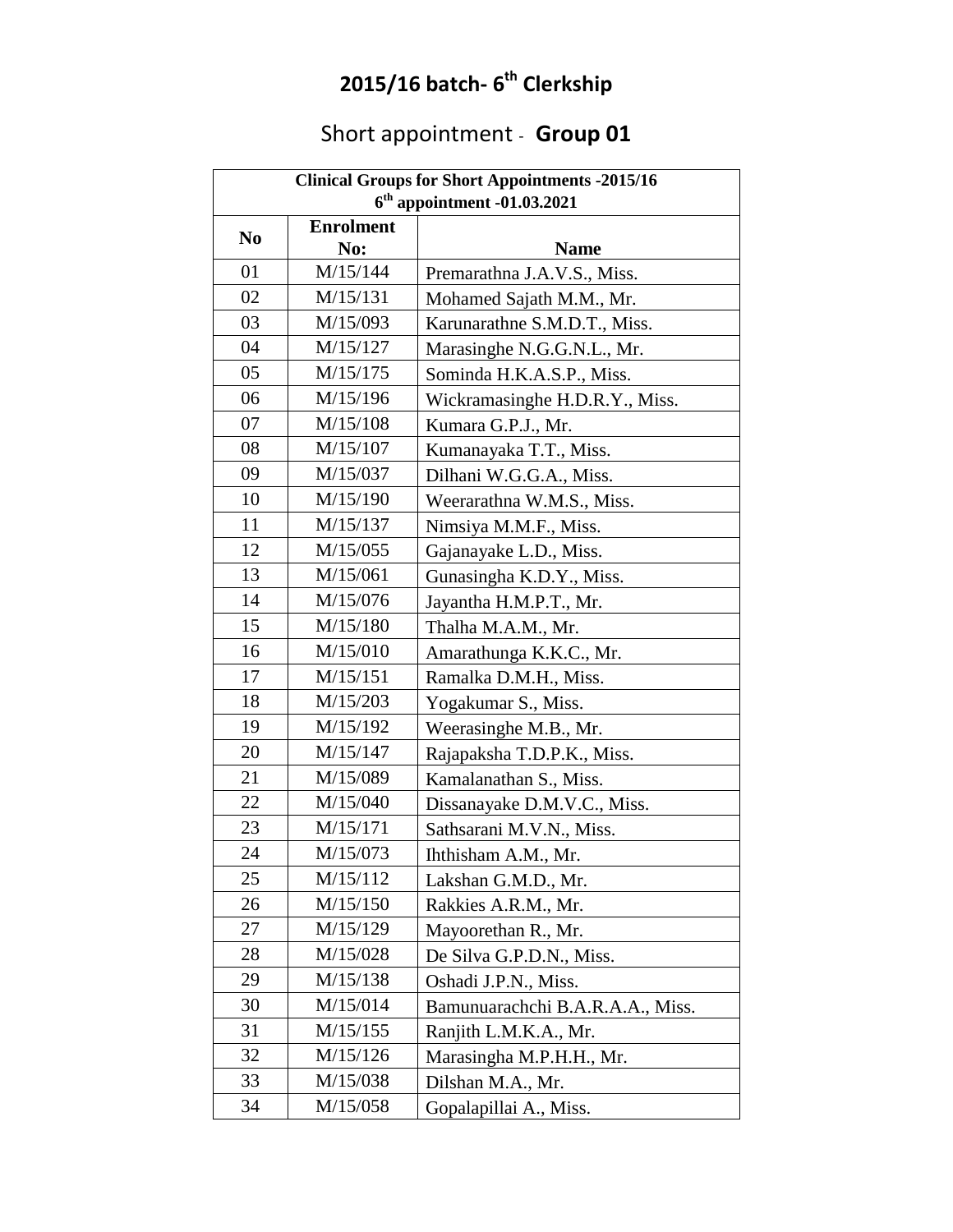| <b>Clinical Groups for Short Appointments -2015/16</b> |                                                        |                                                         |                                   |  |  |
|--------------------------------------------------------|--------------------------------------------------------|---------------------------------------------------------|-----------------------------------|--|--|
|                                                        | $6th$ appointment -01.03.2021                          |                                                         |                                   |  |  |
|                                                        | Group no 01<br><b>Name</b>                             |                                                         |                                   |  |  |
|                                                        | Reg_No                                                 | <b>Group 01 (a)</b>                                     | 1st week                          |  |  |
| 1                                                      | M/15/144                                               |                                                         |                                   |  |  |
| 2                                                      | M/15/131                                               | Premarathna J.A.V.S., Miss.<br>Mohamed Sajath M.M., Mr. | Gp. 1A - Dr. Ganga Pathirana      |  |  |
| 3                                                      | M/15/093                                               | Karunarathne S.M.D.T., Miss.                            | Gp. 1B- Dr. Anoma Siribaddana     |  |  |
| 4                                                      | M/15/127                                               | Marasinghe N.G.G.N.L., Mr.                              | Gp. 1C - Dr Sreenath Dolaphilla   |  |  |
|                                                        |                                                        |                                                         | Gp. 1D - Dr Ranjith Wickramasighe |  |  |
| 5                                                      | M/15/175                                               | Sominda H.K.A.S.P., Miss.                               |                                   |  |  |
| 6                                                      | M/15/196                                               | Wickramasinghe H.D.R.Y., Miss.                          |                                   |  |  |
| $\overline{7}$                                         | M/15/108                                               | Kumara G.P.J., Mr.                                      |                                   |  |  |
| 8                                                      | M/15/107                                               | Kumanayaka T.T., Miss.                                  |                                   |  |  |
| 9                                                      | M/15/037                                               | Dilhani W.G.G.A., Miss.                                 |                                   |  |  |
|                                                        |                                                        | Group 01 (b)                                            |                                   |  |  |
| $\mathbf{1}$                                           | M/15/190                                               | Weerarathna W.M.S., Miss.                               | 2nd week                          |  |  |
| $\overline{2}$                                         | M/15/137                                               | Nimsiya M.M.F., Miss.                                   | Gp. 1A - Dr Dushyantha Madagedera |  |  |
| 3                                                      | M/15/055                                               | Gajanayake L.D., Miss.                                  | Gp. 1B - Dr. Ganga Pathirana      |  |  |
| 4                                                      | M/15/061                                               | Gunasingha K.D.Y., Miss.                                | Gp. 1C - Ranjith Wickramasighe    |  |  |
| 5                                                      | M/15/076                                               | Jayantha H.M.P.T., Mr.                                  | Gp. 1D - Dr Sreenath Dolaphilla   |  |  |
| 6                                                      | Thalha M.A.M., Mr.<br>M/15/180                         |                                                         |                                   |  |  |
| $\overline{7}$                                         | M/15/010<br>Amarathunga K.K.C., Mr.                    |                                                         |                                   |  |  |
| 8                                                      | M/15/151                                               | Ramalka D.M.H., Miss.                                   |                                   |  |  |
| 9                                                      | M/15/203                                               | Yogakumar S., Miss.                                     |                                   |  |  |
|                                                        | 3 <sup>rd</sup> week<br><b>Group 01 (c)</b>            |                                                         |                                   |  |  |
| $\mathbf{1}$                                           | Weerasinghe M.B., Mr.<br>M/15/192                      |                                                         | Gp-1A - Ranjith Wickramasighe     |  |  |
| $\overline{2}$                                         | M/15/147                                               | Rajapaksha T.D.P.K., Miss.                              | Gp. 1B - Dr Sreenath Dolaphilla   |  |  |
| 3                                                      | M/15/089                                               | Kamalanathan S., Miss.                                  | Gp 1C- Dr Anoma Siribaddana       |  |  |
| 4                                                      | M/15/040                                               | Dissanayake D.M.V.C., Miss.                             | Gp. 1D - Dr. Ganga Pathirana      |  |  |
| 5                                                      | M/15/171                                               | Sathsarani M.V.N., Miss.                                |                                   |  |  |
| 6                                                      | M/15/073                                               | Ihthisham A.M., Mr.                                     |                                   |  |  |
| 7                                                      | M/15/112                                               | Lakshan G.M.D., Mr.                                     |                                   |  |  |
| 8                                                      | M/15/150                                               | Rakkies A.R.M., Mr.                                     |                                   |  |  |
|                                                        | $\overline{4}^{\text{th}}$ Week<br><b>Group 01 (d)</b> |                                                         |                                   |  |  |
| 1                                                      | M/15/129                                               | Mayoorethan R., Mr.                                     | Gp-1A Dr Sreenath Dolaphilla      |  |  |
| $\overline{2}$                                         | M/15/028                                               | De Silva G.P.D.N., Miss.                                | Gp-1B Dr Ranjith Wickramasighe    |  |  |
| 3                                                      | M/15/138                                               | Oshadi J.P.N., Miss.                                    | Gp-1C Dr. Ganga Pathirana         |  |  |
| 4                                                      | M/15/014                                               | Bamunuarachchi B.A.R.A.A., Miss.                        | Gp-1D Dr.Dushyantha Madagedera    |  |  |
| 5                                                      | M/15/155                                               | Ranjith L.M.K.A., Mr.                                   |                                   |  |  |
| 6                                                      | M/15/126                                               | Marasingha M.P.H.H., Mr.                                |                                   |  |  |
| 7                                                      | M/15/038                                               | Dilshan M.A., Mr.                                       |                                   |  |  |
| 8                                                      | M/15/058                                               | Gopalapillai A., Miss.                                  |                                   |  |  |
|                                                        |                                                        |                                                         |                                   |  |  |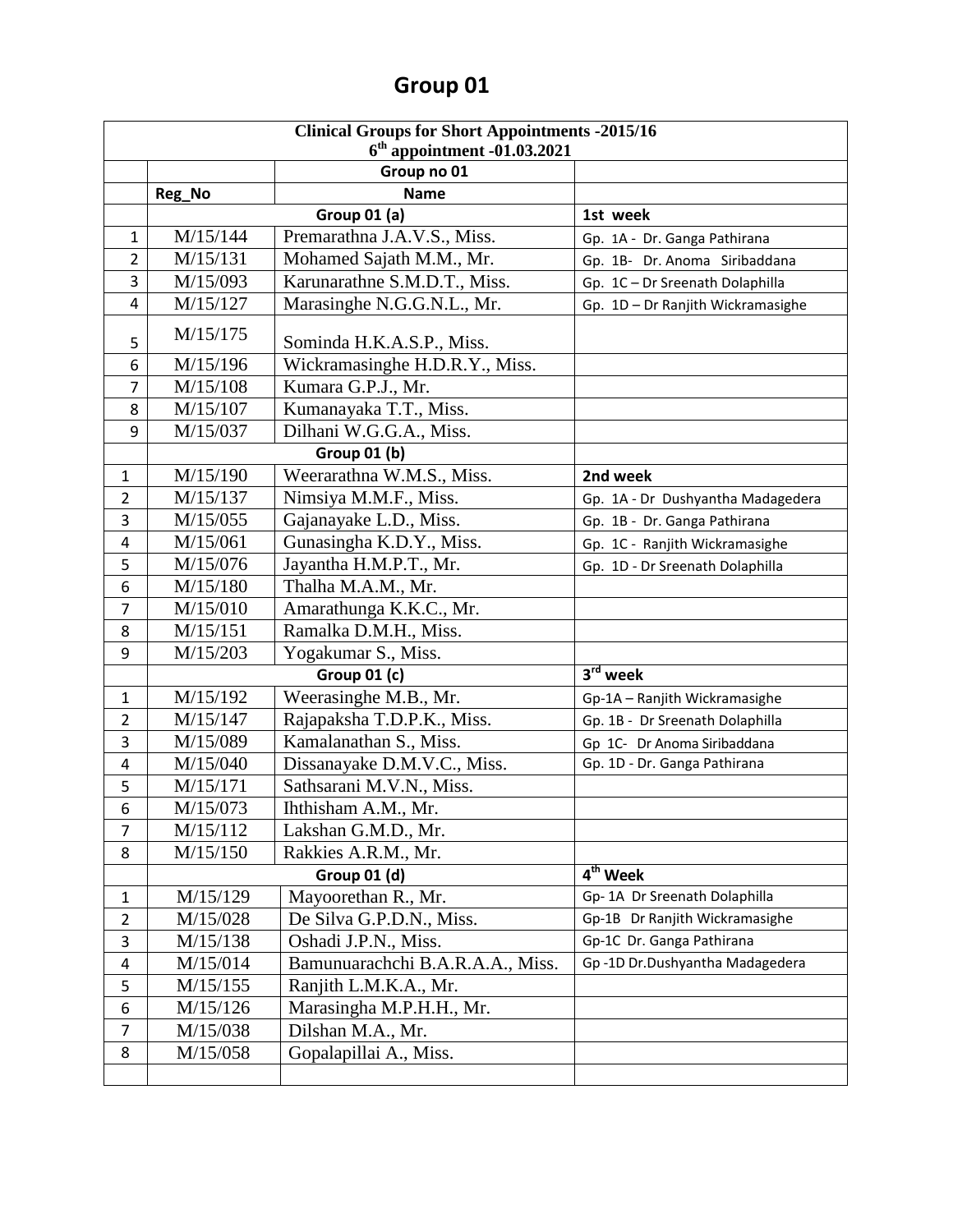| <b>Clinical Groups for Short Appointments -2015/16</b> |          |                             |
|--------------------------------------------------------|----------|-----------------------------|
| $6th$ appointment -01.03.2021                          |          |                             |
| 01                                                     | M/15/085 | Jayawardhana K.K.S.S., Mr.  |
| 02                                                     | M/15/013 | Athukorala A.E.S., Miss.    |
| 03                                                     | M/15/198 | Wickramasinghe N.D., Miss.  |
| 04                                                     | M/15/193 | Weerasuriya W.M.C.A., Miss. |
| 05                                                     | M/15/117 | Madhubhashini G.G.P., Miss. |
| 06                                                     | M/15/091 | Karunarathne K.M.S., Miss.  |
| 07                                                     | M/15/006 | Ahamed M.N.A., Mr.          |
| 08                                                     | M/15/116 | Maddumabandara W.M.P, Miss. |
| 09                                                     | M/15/160 | Rupasinghe R.A.G.S., Miss.  |
| 10                                                     | M/15/069 | Hapuarachchi N.D.N., Miss.  |
| 11                                                     | M/15/204 | Yogalingam K., Miss.        |
| 12                                                     | M/15/113 | Liyanage D.M., Miss.        |
| 13                                                     | M/15/189 | Wasmila T.J.G., Miss.       |
| 14                                                     | M/15/141 | Perera R.T.P., Miss.        |
| 15                                                     | M/15/173 | Senanayaka D.M.B.T.J., Mr.  |
| 16                                                     | M/15/118 | Madhushika J.S.D., Miss.    |
| 17                                                     | M/15/075 | Jayakody K.C., Mr.          |
| 18                                                     | M/15/201 | Wijesinghe K.G.S.T., Miss.  |
| 19                                                     | M/15/176 | Sumanasekara D.G.R.D., Mr.  |
| 20                                                     | M/15/111 | Lakmali W.G.N., Miss.       |
| 21                                                     | M/15/021 | Charukeshi N.L.N.P., Miss.  |
| 22                                                     | M/15/105 | Kularatne S.A.M.D.A., Miss. |
| 23                                                     | M/15/096 | Karunasena P.D.K.G., Miss.  |
| 24                                                     | M/15/026 | Dayarathna W.A.S.N., Miss.  |
| 25                                                     | M/15/182 | Tharangani L.A.U., Miss.    |
| 26                                                     | M/15/007 | Alahakoon A.E., Miss.       |
| 27                                                     | M/15/011 | Amarathunga M.M., Miss.     |
| 28                                                     | M/15/140 | Perera G.G.N.D., Miss.      |
| 29                                                     | M/15/165 | Samarakoon S.M.K.G.H., Mr.  |
| 30                                                     | M/15/162 | Sachindra J.L.A.A., Miss.   |
| 31                                                     | M/15/181 | Thananchayan S., Miss.      |
| 32                                                     | M/15/068 | Hapuarachchi H.S.R., Miss.  |
| 33                                                     | M/15/163 | Sahina S.F., Miss.          |
| 34                                                     | M/15/003 | Abeyrathna K.S.A., Miss.    |
| 35                                                     | M/15/123 | Maleesha K.A.S., Miss.      |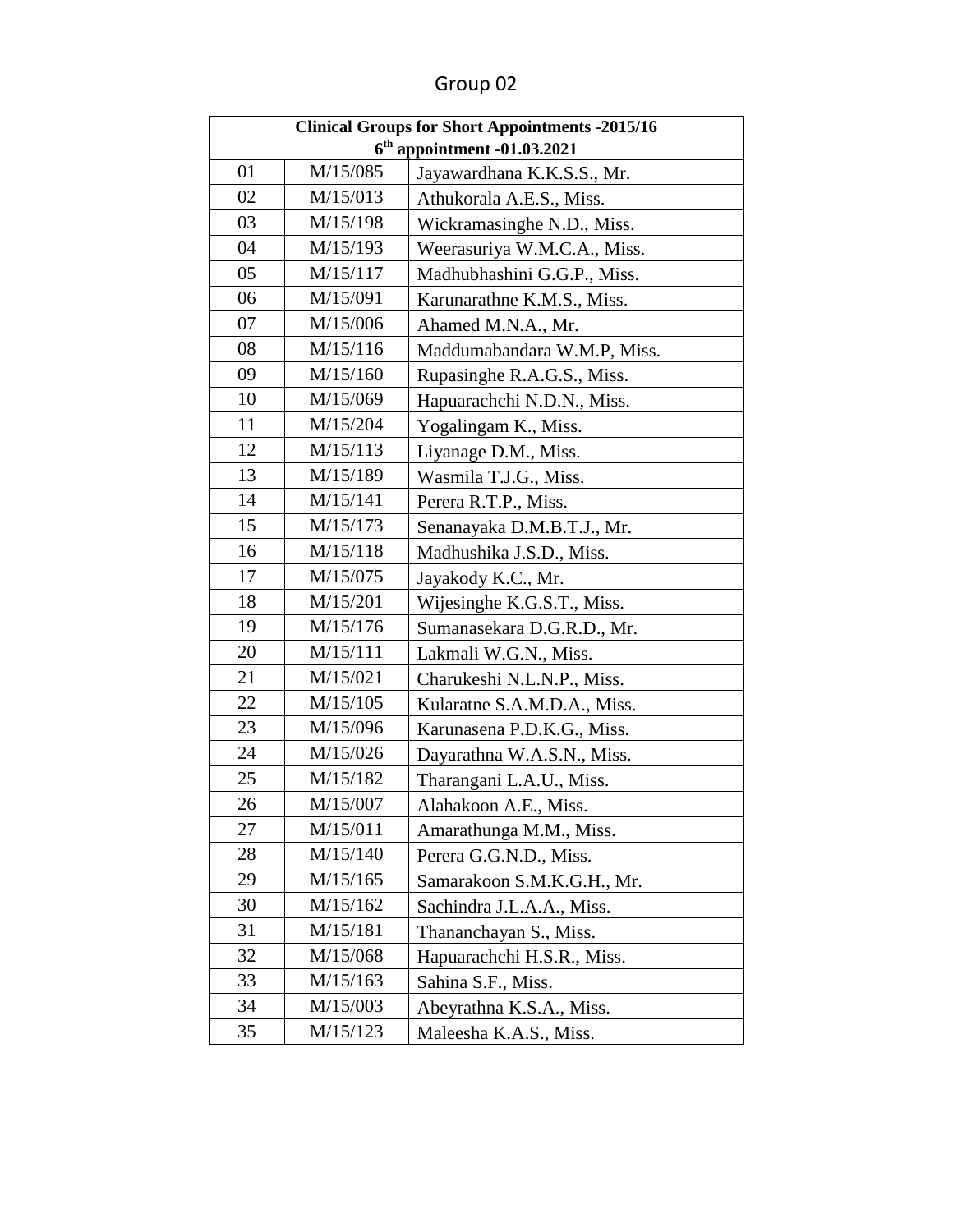| <b>Clinical Groups for Short Appointments -2015/16</b> |                               |                             |                                            |  |  |
|--------------------------------------------------------|-------------------------------|-----------------------------|--------------------------------------------|--|--|
|                                                        | $6th$ appointment -01.03.2021 |                             |                                            |  |  |
|                                                        | 2(A)                          |                             |                                            |  |  |
| 01                                                     | M/15/085                      | Jayawardhana K.K.S.S., Mr.  |                                            |  |  |
| 02                                                     | M/15/013                      | Athukorala A.E.S., Miss.    |                                            |  |  |
| 03                                                     | M/15/198                      | Wickramasinghe N.D., Miss.  | 1 <sup>st</sup> 02 weeks-Forensic Medicine |  |  |
| 04                                                     | M/15/193                      | Weerasuriya W.M.C.A., Miss. | 2(a)                                       |  |  |
| 05                                                     | M/15/117                      | Madhubhashini G.G.P., Miss. | 2(b)<br>$02^{n\acute{d}}$ 02 weeks         |  |  |
| 06                                                     | M/15/091                      | Karunarathne K.M.S., Miss.  | Dermatology<br>Dr Chandani Udagedaga 2(a)  |  |  |
| 07                                                     | M/15/006                      | Ahamed M.N.A., Mr.          | Dr D M Munasinghe 2(b)                     |  |  |
| 08                                                     | M/15/116                      | Maddumabandara W.M.P, Miss. |                                            |  |  |
| 09                                                     | M/15/160                      | Rupasinghe R.A.G.S., Miss.  |                                            |  |  |
|                                                        |                               | 2(b)                        |                                            |  |  |
| 10                                                     | M/15/069                      | Hapuarachchi N.D.N., Miss.  |                                            |  |  |
| 11                                                     | M/15/204                      | Yogalingam K., Miss.        |                                            |  |  |
| 12                                                     | M/15/113                      | Liyanage D.M., Miss.        |                                            |  |  |
| 13                                                     | M/15/189                      | Wasmila T.J.G., Miss.       |                                            |  |  |
| 14                                                     | M/15/141                      | Perera R.T.P., Miss.        |                                            |  |  |
| 15                                                     | M/15/173                      | Senanayaka D.M.B.T.J., Mr.  |                                            |  |  |
| 16                                                     | M/15/118                      | Madhushika J.S.D., Miss.    |                                            |  |  |
| 17                                                     | M/15/075                      | Jayakody K.C., Mr.          |                                            |  |  |
| 18                                                     | M/15/201                      | Wijesinghe K.G.S.T., Miss.  |                                            |  |  |
|                                                        | 2(C)                          |                             |                                            |  |  |
| 19                                                     | M/15/176                      | Sumanasekara D.G.R.D., Mr.  | $1st$ 02 weeks<br>Dermatology              |  |  |
| 20                                                     | M/15/111                      | Lakmali W.G.N., Miss.       | Dr Chandani Udagedara 2 (c)                |  |  |
| 21                                                     | M/15/021                      | Charukeshi N.L.N.P., Miss.  | Dr D M Munasinghe<br>2(d)                  |  |  |
| 22                                                     | M/15/105                      | Kularatne S.A.M.D.A., Miss. | $2nd$ 02 weeks                             |  |  |
| 23                                                     | M/15/096                      | Karunasena P.D.K.G., Miss.  | Forensic Medicine<br>2(c)                  |  |  |
| 24                                                     | M/15/026                      | Dayarathna W.A.S.N., Miss.  | 2(d)                                       |  |  |
| 25                                                     | M/15/182                      | Tharangani L.A.U., Miss.    |                                            |  |  |
| 26                                                     | M/15/007                      | Alahakoon A.E., Miss.       |                                            |  |  |
| 27                                                     | M/15/011                      | Amarathunga M.M., Miss.     |                                            |  |  |
| 2(D)                                                   |                               |                             |                                            |  |  |
| 28                                                     | M/15/140                      | Perera G.G.N.D., Miss.      |                                            |  |  |
| 29                                                     | M/15/165                      | Samarakoon S.M.K.G.H., Mr.  |                                            |  |  |
| 30                                                     | M/15/162                      | Sachindra J.L.A.A., Miss.   |                                            |  |  |
| 31                                                     | M/15/181                      | Thananchayan S., Miss.      |                                            |  |  |
| 32                                                     | M/15/068                      | Hapuarachchi H.S.R., Miss.  |                                            |  |  |
| 33                                                     | M/15/163                      | Sahina S.F., Miss.          |                                            |  |  |
| 34                                                     | M/15/003                      | Abeyrathna K.S.A., Miss.    |                                            |  |  |
| 35                                                     | M/15/123                      | Maleesha K.A.S., Miss.      |                                            |  |  |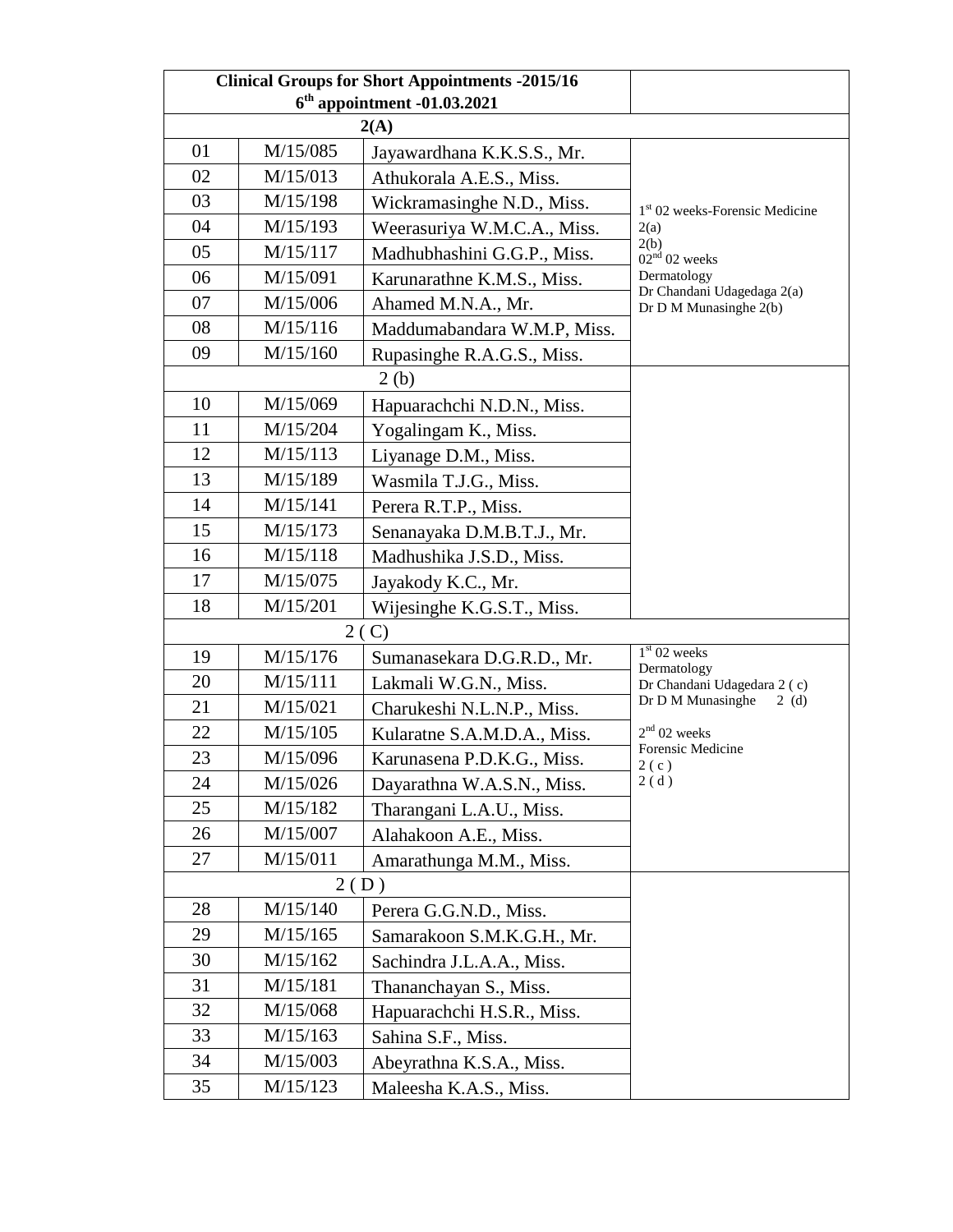| <b>Clinical Groups for Short Appointments -2015/16</b> |             |                                    |
|--------------------------------------------------------|-------------|------------------------------------|
| $6th$ appointment -01.03.2021                          |             |                                    |
| 01                                                     | M/15/086    | Jayawardhana M.G.R.N., Mr.         |
| 02                                                     | M/15/133    | Nanayakkara K.A.D.N., Miss.        |
| 03                                                     | M/15/103    | Kodippili G.M., Mr.                |
| 04                                                     | M/15/179    | Tennakoon T.M.A.D., Miss.          |
| 05                                                     | M/15/062    | Gunawardana A.D.S.U., Miss.        |
| 06                                                     | M/15/114    | Liyanage L.N.M., Miss.             |
| 07                                                     | M/15/099    | Kasuni D.A.K.S., Miss.             |
| 08                                                     | M/15/001    | Abesekara C.T.G., Miss.            |
| 09                                                     | M/15/034    | Devindi A.C., Miss.                |
| 10                                                     | M/15/083    | Jayasinghe G.G.C., Mr.             |
| 11                                                     | M/15/047    | Ekanayake S.R.W.M.T.D., Miss.      |
| 12                                                     | M/15/168    | Sandeepani K.H.A., Miss.           |
| 13                                                     | M/15/158    | Rathnayake R.M.A.T.K., Miss.       |
| 14                                                     | M/15/120    | Madushanka H.H.D., Mr.             |
| 15                                                     | M/15/049    | Emalka W.J., Mr.                   |
| 16                                                     | M/15/142    | Piyarathna R.P.K.C., Mr.           |
| 17                                                     | M/15/159    | Rotuwegama R.S.H.T., Miss.         |
| 18                                                     | M/15/154    | Ranaweera A.G.G.K.L., Mr.          |
| 19                                                     | M/15/132    | Munasinghe M.R., Miss.             |
| 20                                                     | M/15/094    | Karunaratne K.I.S.N., Miss.        |
| 21                                                     | M/15/060    | Gunarathne G.L., Miss.             |
| 22                                                     | M/15/119    | Madusanka R.A.L.P., Mr.            |
| 23                                                     | M/15/167    | Samuditha B.W.J., Miss.            |
| 24                                                     | M/15/125    | Manawaduge I.C., Mr.               |
| 25                                                     | M/15/139    | Pamalka H.W.P., Miss.              |
| 26                                                     | M/15/164    | Samaradivakara S.H.M.R.K.R., Miss. |
| 27                                                     | M/15/184    | Thilakarathna B.W., Mr.            |
| 28                                                     | M/15/072    | Hewagampalage S.C., Mr.            |
| 29                                                     | M/15/191    | Weerarathne S.A., Mr.              |
| 30                                                     | M/15/172    | Seelanatha J.N.S., Miss.           |
| 31                                                     | M/15/FQ/002 | Dawa Zangmo, Miss.                 |
| 32                                                     | M/15/FQ/003 | Rinchen Zangmo, Miss.              |
| 33                                                     | M/15/170    | Sanjeewani M.A.M., Miss.           |
| 34                                                     | M/15/136    | Nilaweera W.R.D.S., Miss.          |
| 35                                                     | M/15/106    | Kularatne W.L.R., Mr.              |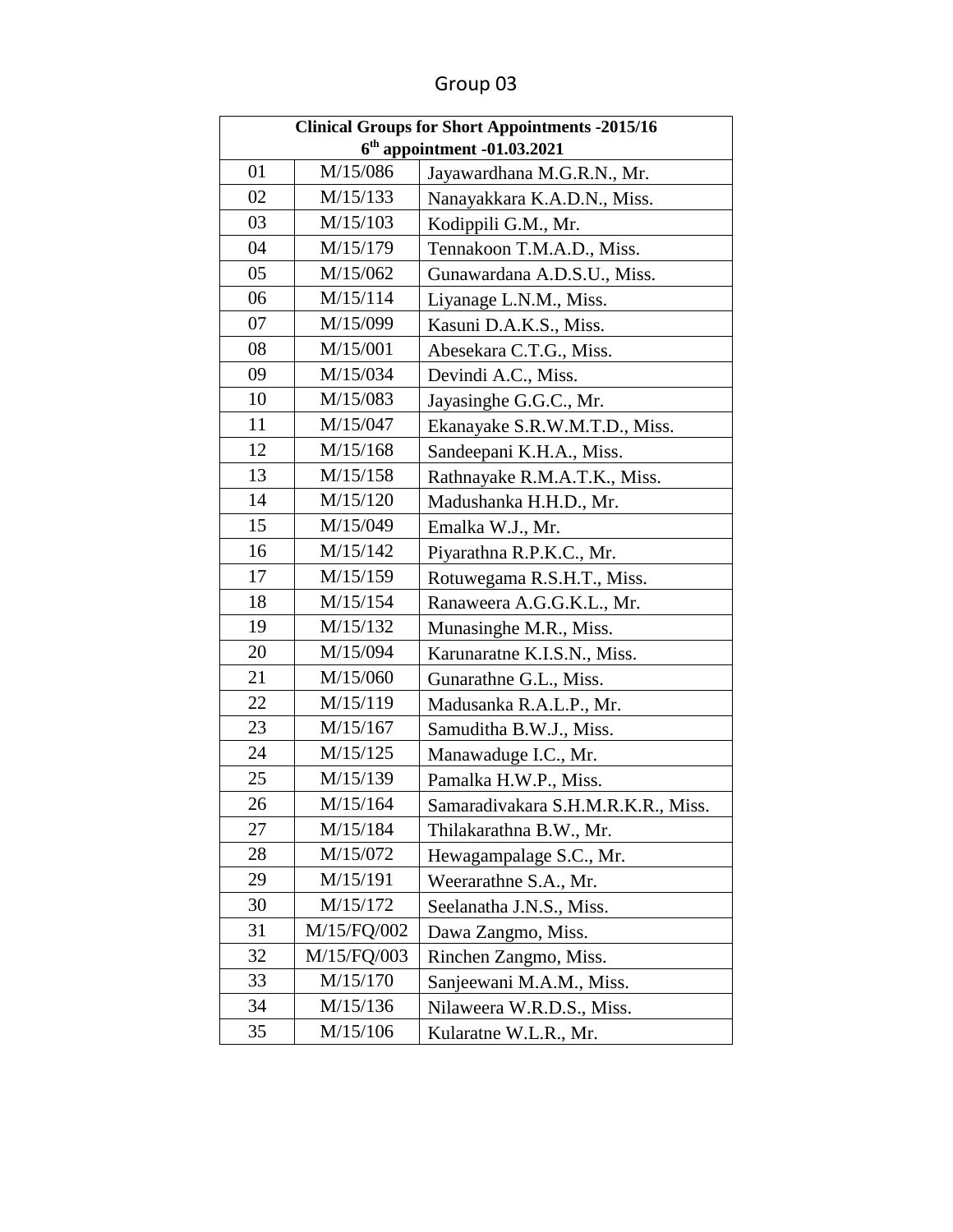| <b>Clinical Groups for Short Appointments -2015/16</b> |             |                               |
|--------------------------------------------------------|-------------|-------------------------------|
| $6th$ appointment -01.03.2021                          |             |                               |
| 01                                                     | M/15/122    | Mahipala M.M.P.D., Mr.        |
| 02                                                     | M/15/FQ/005 | Dechen Choki, Miss.           |
| 03                                                     | M/15/032    | De Zoysa D.D.S., Miss.        |
| 04                                                     | M/15/097    | Karunathilake M.G.C.W., Mr.   |
| 05                                                     | M/15/070    | Herath H.M.S.H., Mr.          |
| 06                                                     | M/15/092    | Karunarathne K.P.R.P., Miss.  |
| 07                                                     | M/15/053    | Fernando S.C.J., Mr.          |
| 08                                                     | M/15/004    | Adhikari A.M.S.R., Mr.        |
| 09                                                     | M/15/025    | Dayarathna D.M.M.P., Mr.      |
| 10                                                     | M/15/016    | Bandaranayaka H.M.T.N., Mr.   |
| 11                                                     | M/15/090    | Karunamuni P.K., Mr.          |
| 12                                                     | M/15/029    | De Silva K.H.S.A., Miss.      |
| 13                                                     | M/15/052    | Fernando I.S.I.P., Miss.      |
| 14                                                     | M/15/088    | Jeyarajah S., Miss.           |
| 15                                                     | M/15/045    | Edirisuriya K.W., Miss.       |
| 16                                                     | M/15/022    | Dahanayaka K.K.O.S., Mr.      |
| 17                                                     | M/15/110    | Kushan G.R.S., Mr.            |
| 18                                                     | M/15/186    | Thrimani H.B.O., Miss.        |
| 19                                                     | M/15/015    | Bandara H.M.K.V.P., Miss.     |
| 20                                                     | M/15/109    | Kumara T.A.S.P., Mr.          |
| 21                                                     | M/15/152    | Ranasinghe W.G.K.I., Miss.    |
| 22                                                     | M/15/030    | De Silva L.A.N.U., Miss.      |
| 23                                                     | M/15/148    | Rajaratnam A., Miss.          |
| 24                                                     | M/15/185    | Thishankan N., Mr.            |
| 25                                                     | M/15/178    | Suriyaarachchi S.E., Mr.      |
| 26                                                     | M/15/143    | Pramudith T.H.D., Mr.         |
| 27                                                     | M/15/071    | Hettiarachchi H.A.A.U.S., Mr. |
| 28                                                     | M/15/149    | Rajasinghe R.A.S.P., Miss.    |
| 29                                                     | M/15/033    | Deluxan S., Mr.               |
| 30                                                     | M/15/128    | Mathutishan K., Mr.           |
| 31                                                     | M/15/153    | Ranasooriya A.Y.K., Miss.     |
| 32                                                     | M/15/087    | Jeevaruban S., Mr.            |
| 33                                                     | M/15/081    | Jayashan H.M.T.A., Mr.        |
| 34                                                     | M/15/064    | Gunawardhana A.C.B., Mr.      |
| 35                                                     | M/15/135    | Narmatha V., Miss.            |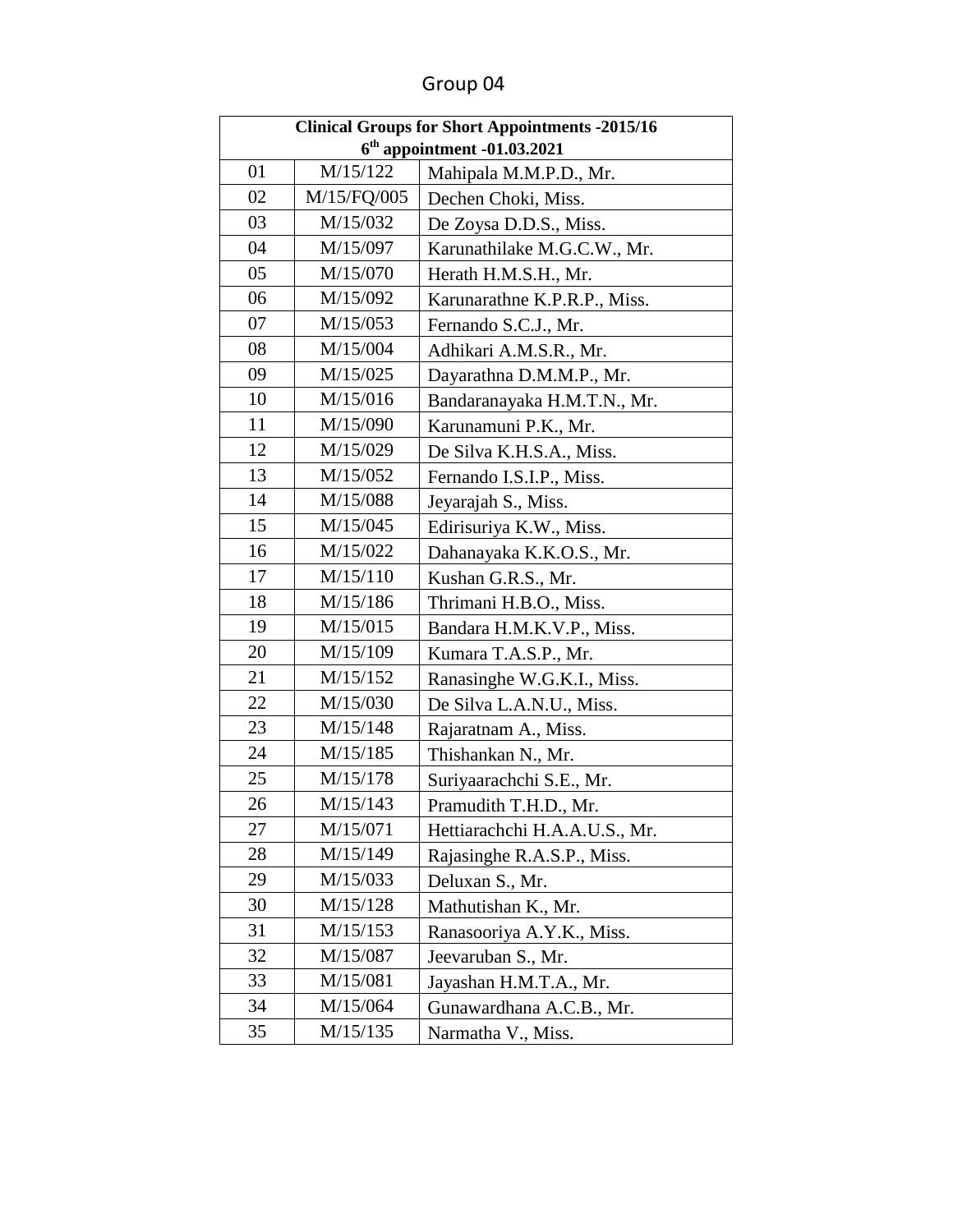| <b>Clinical Groups for Short Appointments -2015/16</b> |                               |                                |  |
|--------------------------------------------------------|-------------------------------|--------------------------------|--|
|                                                        | $6th$ appointment -01.03.2021 |                                |  |
| 01                                                     | M/15/080                      | Jayasena M.D.C., Miss.         |  |
| 02                                                     | M/15/050                      | Epasinghe E.G.U., Miss.        |  |
| 03                                                     | M/15/156                      | Rathnayaka R.M.D.L., Miss.     |  |
| 04                                                     | M/15/079                      | Jayasena L.R.D.C., Miss.       |  |
| 05                                                     | M/15/023                      | Daraniyagala D.H.U., Mr.       |  |
| 06                                                     | M/15/200                      | Wijesinghe C.U., Miss.         |  |
| 07                                                     | M/15/024                      | Dasanayake K.M.A.P., Mr.       |  |
| 08                                                     | M/15/051                      | Erandi M.G.S., Miss.           |  |
| 09                                                     | M/15/009                      | Amarapathi A.M.U.N., Miss.     |  |
| 10                                                     | M/15/177                      | Suriyaarachchi L.M., Mr.       |  |
| 11                                                     | M/15/FQ/001                   | Manju Tamang, Miss.            |  |
| 12                                                     | M/15/202                      | Wijethunge W.W.M.N.L., Mr.     |  |
| 13                                                     | M/15/042                      | Dissanayake H.M.Y., Miss.      |  |
| 14                                                     | M/15/054                      | Fernando W.A.W.D., Miss.       |  |
| 15                                                     | M/15/008                      | Amarakoon A.A.L.I.S., Miss.    |  |
| 16                                                     | M/15/018                      | Chalangana G.K.D., Mr.         |  |
| 17                                                     | M/15/066                      | Hafsa M.H.F., Miss.            |  |
| 18                                                     | M/15/067                      | Handapangoda K.I., Miss.       |  |
| 19                                                     | M/15/100                      | Kaushalya K.K.G.H., Miss.      |  |
| 20                                                     | M/15/041                      | Dissanayake D.M.W.D.K., Miss.  |  |
| 21                                                     | M/15/130                      | Meegasthenna E.M.Y.K.K., Miss. |  |
| 22                                                     | M/15/124                      | Manamperi M.M.J.P., Miss.      |  |
| 23                                                     | M/15/036                      | Dilhani K.A.C., Miss.          |  |
| 24                                                     | M/15/035                      | Dhanapala D.M.D.N.D., Miss.    |  |
| 25                                                     | M/15/FQ/004                   | Hridaya Kafley, Miss.          |  |
| 26                                                     | M/15/063                      | Gunawardana A.G.D., Mr.        |  |
| 27                                                     | M/15/166                      | Sampath S.K.C.M., Mr.          |  |
| 28                                                     | M/15/082                      | Jayasinghe B.K.T.D.T., Mr.     |  |
| 29                                                     | M/15/205                      | Yoshan Y.J., Mr.               |  |
| 30                                                     | M/15/043                      | Edirisinghe C.S., Mr.          |  |
| 31                                                     | M/15/102                      | Kodikara K.K.K.S.M.A., Mr.     |  |
| 32                                                     | M/15/027                      | Dayasiri H.D.K.G., Mr.         |  |
| 33                                                     | M/15/104                      | Kothalawala I.S., Mr.          |  |
| 34                                                     | M/15/134                      | Narampanawa H., Miss.          |  |
| 35                                                     | M/15/039                      | Dilshan U.K.A., Mr.            |  |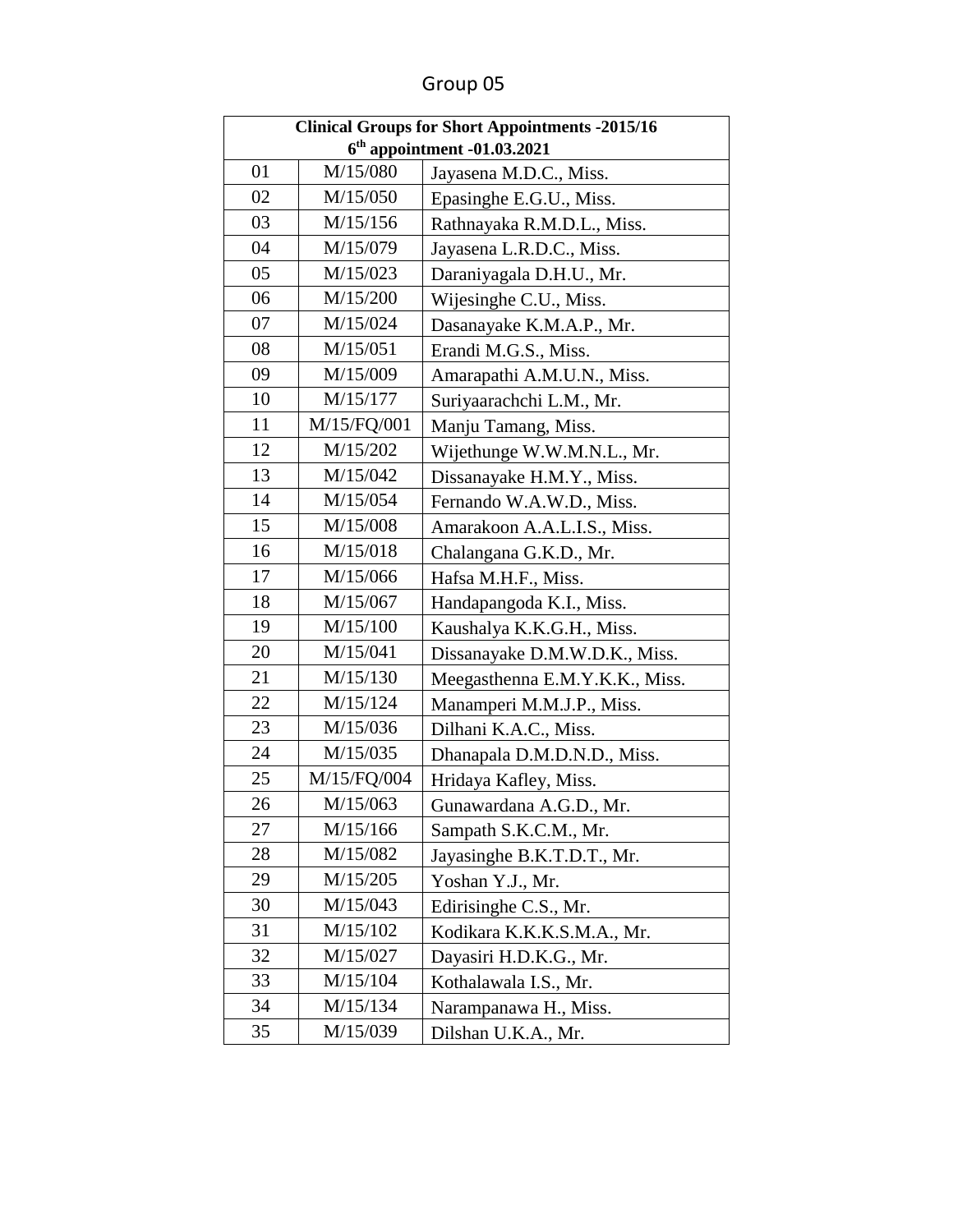| <b>Clinical Groups for Short Appointments -2015/16</b><br>$6th$ appointment -01.03.2021 |                                  |                                |                                                              |  |  |
|-----------------------------------------------------------------------------------------|----------------------------------|--------------------------------|--------------------------------------------------------------|--|--|
| ENT & EYE                                                                               |                                  |                                |                                                              |  |  |
|                                                                                         | 5(A)                             |                                |                                                              |  |  |
| 01                                                                                      | M/15/080                         | Jayasena M.D.C., Miss.         |                                                              |  |  |
| 02                                                                                      | M/15/050                         | Epasinghe E.G.U., Miss.        |                                                              |  |  |
| 03                                                                                      | M/15/156                         | Rathnayaka R.M.D.L., Miss.     |                                                              |  |  |
| 04                                                                                      | M/15/079                         | Jayasena L.R.D.C., Miss.       |                                                              |  |  |
| 05                                                                                      | M/15/023                         | Daraniyagala D.H.U., Mr.       | 5 (A)- ENT- Tuesday (Dr Selvaratnam)<br>Wednesday<br>Friday  |  |  |
| 06                                                                                      | M/15/200                         | Wijesinghe C.U., Miss.         | Monday -1-9 Dr D Baminiwatta)<br>EYE-<br>Thursday-10-18      |  |  |
| 07                                                                                      | M/15/024                         | Dasanayake K.M.A.P., Mr.       |                                                              |  |  |
| 08                                                                                      | M/15/051                         | Erandi M.G.S., Miss.           |                                                              |  |  |
| 09                                                                                      | M/15/009                         | Amarapathi A.M.U.N., Miss.     |                                                              |  |  |
| 10                                                                                      | M/15/177                         | Suriyaarachchi L.M., Mr.       |                                                              |  |  |
| 11                                                                                      | M/15/FQ/001                      | Manju Tamang, Miss.            |                                                              |  |  |
| 12                                                                                      | M/15/202                         | Wijethunge W.W.M.N.L., Mr.     |                                                              |  |  |
| 13                                                                                      | M/15/042                         | Dissanayake H.M.Y., Miss.      |                                                              |  |  |
| 14                                                                                      | M/15/054                         | Fernando W.A.W.D., Miss.       |                                                              |  |  |
| 15                                                                                      | M/15/008                         | Amarakoon A.A.L.I.S., Miss.    |                                                              |  |  |
| 16                                                                                      | M/15/018                         | Chalangana G.K.D., Mr.         |                                                              |  |  |
| 17                                                                                      | M/15/066                         | Hafsa M.H.F., Miss.            |                                                              |  |  |
| 18                                                                                      | M/15/067                         |                                |                                                              |  |  |
|                                                                                         | Handapangoda K.I., Miss.<br>5(B) |                                |                                                              |  |  |
| 19                                                                                      | M/15/100                         | Kaushalya K.K.G.H., Miss.      |                                                              |  |  |
| 20                                                                                      | M/15/041                         | Dissanayake D.M.W.D.K., Miss.  |                                                              |  |  |
| 21                                                                                      | M/15/130                         | Meegasthenna E.M.Y.K.K., Miss. |                                                              |  |  |
| 22                                                                                      | M/15/124                         | Manamperi M.M.J.P., Miss.      |                                                              |  |  |
| 23                                                                                      | M/15/036                         | Dilhani K.A.C., Miss.          |                                                              |  |  |
| 24                                                                                      | M/15/035                         | Dhanapala D.M.D.N.D., Miss.    | 5 (B) - ENT- Monday (Dr Narampanawa<br>Wednesday<br>Thursday |  |  |
| 25                                                                                      | M/15/FQ/004                      | Hridaya Kafley, Miss.          | EYE - Tuesday-19-27 (Saman Senanayake)<br>Friday- 28-35      |  |  |
| 26                                                                                      | M/15/063                         | Gunawardana A.G.D., Mr.        |                                                              |  |  |
| 27                                                                                      | M/15/166                         | Sampath S.K.C.M., Mr.          |                                                              |  |  |
| 28                                                                                      | M/15/082                         | Jayasinghe B.K.T.D.T., Mr.     |                                                              |  |  |
| 29                                                                                      | M/15/205                         | Yoshan Y.J., Mr.               | $\mathbf{r}$                                                 |  |  |
| 30                                                                                      | M/15/043                         | Edirisinghe C.S., Mr.          |                                                              |  |  |
| 31                                                                                      | M/15/102                         | Kodikara K.K.K.S.M.A., Mr.     |                                                              |  |  |
| 32                                                                                      | M/15/027                         | Dayasiri H.D.K.G., Mr.         |                                                              |  |  |
| 33                                                                                      | M/15/104                         | Kothalawala I.S., Mr.          |                                                              |  |  |
| 34                                                                                      | M/15/134                         | Narampanawa H., Miss.          |                                                              |  |  |
| 35                                                                                      | M/15/039                         | Dilshan U.K.A., Mr.            |                                                              |  |  |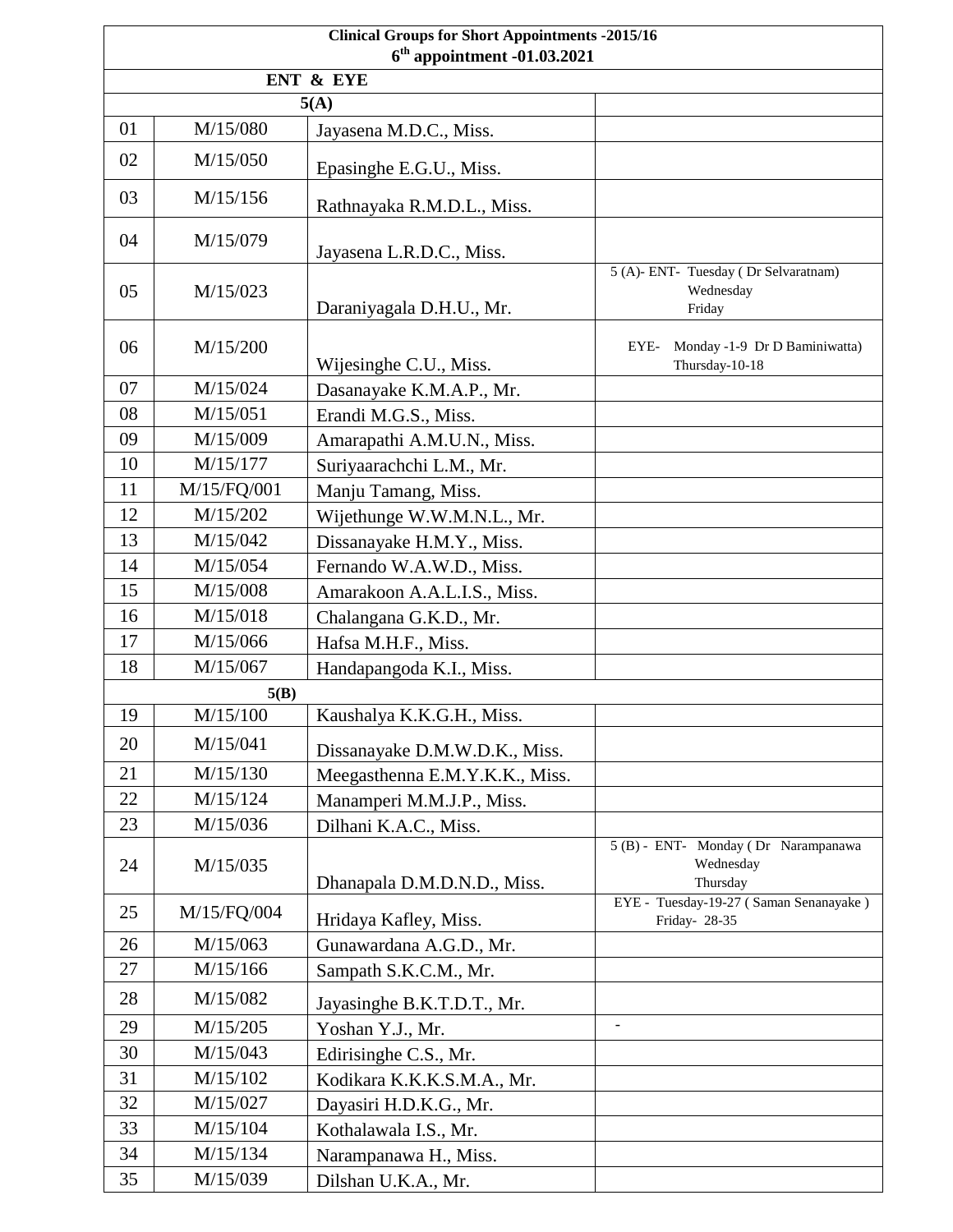| <b>Clinical Groups for Short Appointments -2015/16</b> |          |                                |
|--------------------------------------------------------|----------|--------------------------------|
| $6th$ appointment -01.03.2021                          |          |                                |
| 01                                                     | M/15/169 | Sanjeewani K.H.A., Miss.       |
| 02                                                     | M/15/046 | Ekanayaka U.G.T.A.L., Mr.      |
| 03                                                     | M/15/188 | Wanaguru U.V., Miss.           |
| 04                                                     | M/15/056 | Gimhani K.T.N., Miss.          |
| 05                                                     | M/15/005 | Adikari A.M.C.M., Mr.          |
| 06                                                     | M/15/084 | Jayasinghe H.V.D.C.M.A., Miss. |
| 07                                                     | M/15/197 | Wickramasinghe H.V.S., Mr.     |
| 08                                                     | M/15/002 | Abeykoon P.A., Mr.             |
| 09                                                     | M/15/095 | Karunaratne Y.M.U.W., Miss.    |
| 10                                                     | M/15/048 | Elango R., Miss.               |
| 11                                                     | M/15/065 | Guyes B.A.K.M., Mr.            |
| 12                                                     | M/15/195 | Wickramarathna M.B., Mr.       |
| 13                                                     | M/15/059 | Gunarathna S.P.P., Miss.       |
| 14                                                     | M/15/145 | Priyankara W.G.M., Mr.         |
| 15                                                     | M/15/146 | Rajapaksha T.D.M.J., Miss.     |
| 16                                                     | M/15/057 | Gnanarathne L.A.S.S., Miss.    |
| 17                                                     | M/15/077 | Jayarathna D.T.G.H.D., Mr.     |
| 18                                                     | M/15/074 | Isurika P.A., Miss.            |
| 19                                                     | M/15/020 | Chandika K.K.G.K., Miss.       |
| 20                                                     | M/15/174 | Sewwandi E.L.A.K.H., Miss.     |
| 21                                                     | M/15/098 | Karunyan N., Mr.               |
| 22                                                     | M/15/187 | Vibishan M., Mr.               |
| 23                                                     | M/15/044 | Edirisinghe E.S.Y., Miss.      |
| 24                                                     | M/15/183 | Tharujan J., Mr.               |
| 25                                                     | M/15/115 | Lojitha N., Miss.              |
| 26                                                     | M/15/161 | Sabanayagam T., Miss.          |
| 27                                                     | M/15/101 | Kiriwandala R.S., Mr.          |
| 28                                                     | M/15/012 | Arunodi L.K.S., Miss.          |
| 29                                                     | M/15/078 | Jayasekara A.H.M., Miss.       |
| 30                                                     | M/15/017 | Buddhika N.M.T., Miss.         |
| 31                                                     | M/15/157 | Rathnayake D.I., Miss.         |
| 32                                                     | M/15/194 | Wickramarachchi W.A.T.M., Mr.  |
| 33                                                     | M/15/199 | Wijekoon W.M.V., Miss.         |
| 34                                                     | M/15/121 | Madushankani K.G.T., Miss.     |
| 35                                                     | M/15/031 | De Silva U.T.D., Miss.         |